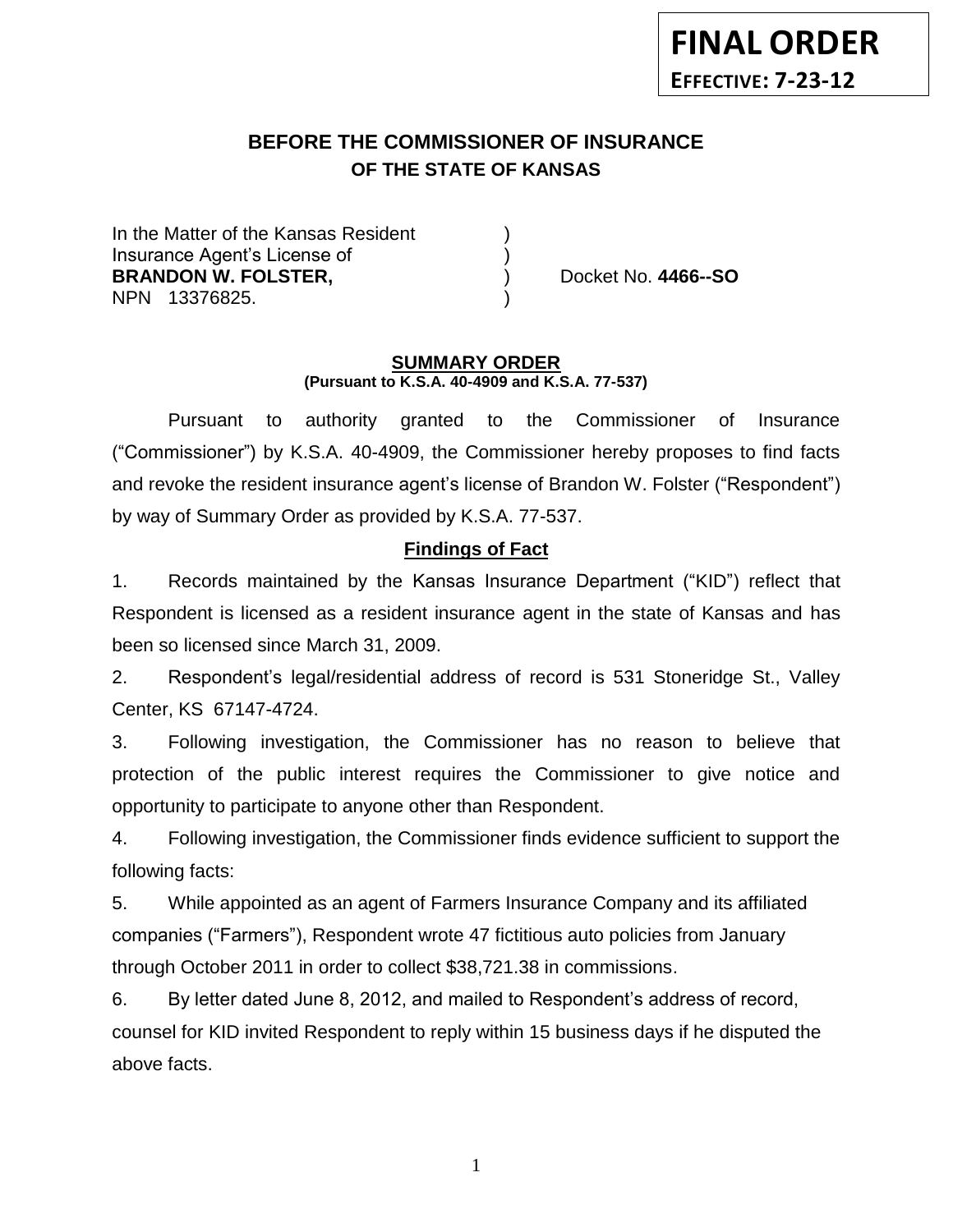7. To date, Respondent has not replied, and the letter has not been returned; thus, the facts are deemed undisputed.

## **Applicable Law**

#### 8. K.S.A. 40-4909(a) provides, in relevant part:

"The commissioner may deny, suspend, revoke or refuse renewal of any license issued under this act if the commissioner finds that the applicant or license holder has . . .

(2) Violated: (A) Any provision of chapter 40 of the Kansas Statutes Annotated, and amendments thereto, or any rule and regulation promulgated thereunder;

(7) Admitted to or been found to have committed any insurance unfair trade practice or fraud in violation of K.S.A. 40-2404 and amendments thereto.

(8) Used any fraudulent, coercive, or dishonest practice, or demonstrated any incompetence, untrustworthiness, or financial irresponsibility in the conduct of business in this state or elsewhere. . . ." K.S.A. 2010 Supp. 40- 4909(a).

9. "Making false or fraudulent statements or representations on or relative to an application for an insurance policy, for the purpose of obtaining a fee, commission, money or other benefit from any insurer, broker or individual" is an unfair trade practice, as defined by K.S.A. 2010 Supp. 40-2404(11), and violates K.S.A. 40-2404 and K.S.A. 40-2403.

10. In addition, the Commissioner may revoke any license issued under the Insurance Agents Licensing Act if the Commissioner finds that the interests of the insurer or the insurable interests of the public are not properly served under such license. K.S.A. 2010 Supp. 40-4909(b).

### **Conclusions of Law**

11. The Commissioner has jurisdiction over Respondent as well as the subject matter of this proceeding, and such proceeding is held in the public interest.

12. The Commissioner finds that Respondent's license may be revoked pursuant to K.S.A. 40-4909(a)(8) because Respondent has used a fraudulent and dishonest practice in submitting fictitious business to the company.

13. The Commissioner also finds that Respondent's license may be revoked pursuant to K.S.A. 40-4909(a)(2)(A) and/or K.S.A. 40-4909(a)(7) because Respondent has committed an insurance unfair trade practice as defined by K.S.A. 40-2404(11), by

2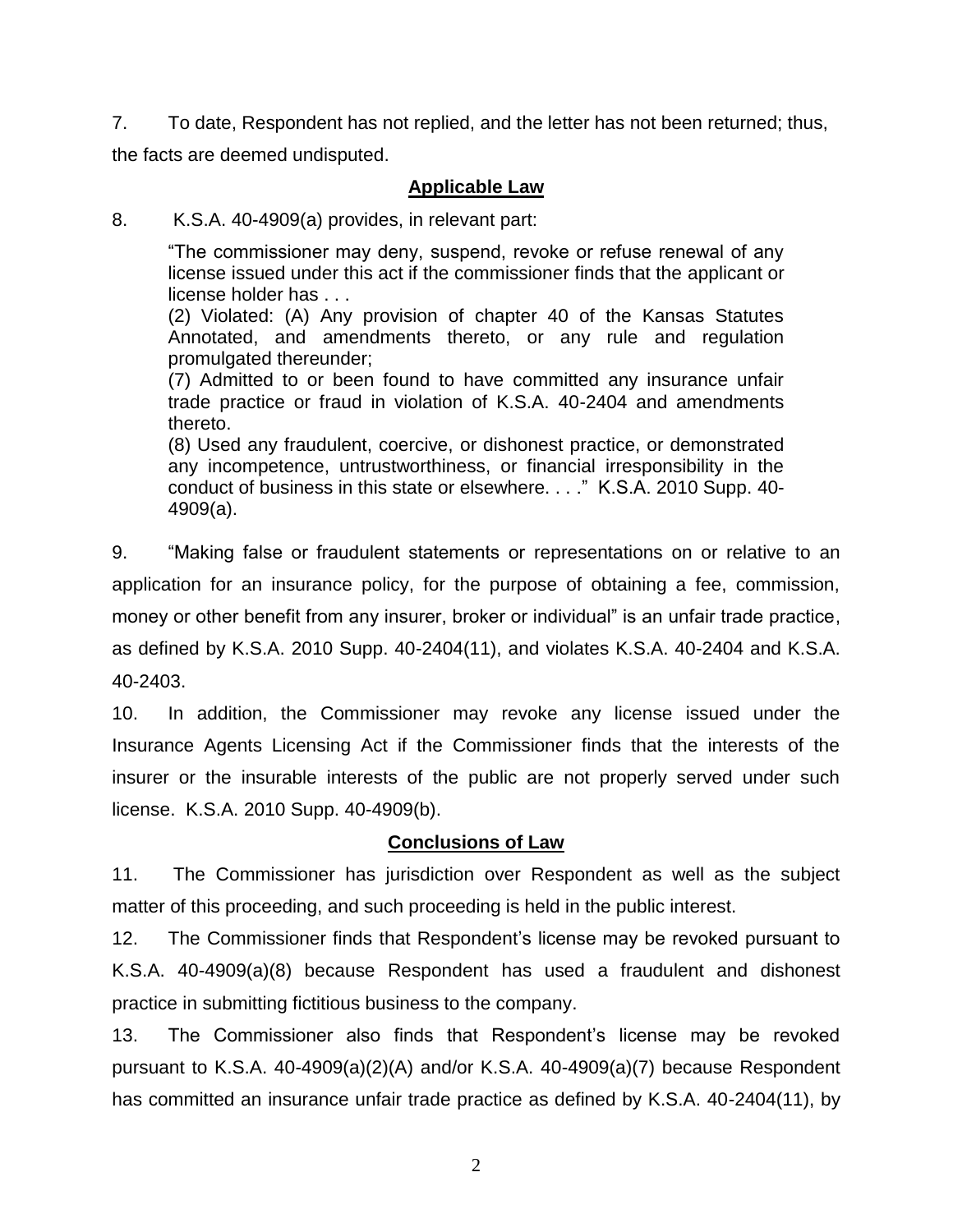submitting fictitious applications in order to obtain commissions, in violation of K.S.A. 40-2403 and K.S.A. 40-2404.

14. Based on the foregoing findings, the Commissioner concludes that sufficient grounds exist for the revocation of Respondent's insurance agent license pursuant to K.S.A. 2010 Supp. 40-4909(a).

15. Further, the Commissioner finds that Respondent's license should be revoked pursuant to K.S.A. 40-4909(b) because it is not serving the interests of the insurer or the insurable interests of the public.

16. Based on the facts and circumstances set forth herein, it appears that the use of summary proceedings in this matter is appropriate, in accordance with the provisions set forth in K.S.A. 77-537(a), in that the use of summary proceedings does not violate any provision of the law, the protection of the public interest does not require the KID to give notice and opportunity to participate to persons other than Respondents, and after investigation, KID believes in good faith that the allegations will be supported to the applicable standard of proof.

#### **Policy to be Served**

Before issuing an insurance agent license, the Commissioner must determine that the applicant is qualified and has not committed any act that would be grounds for denial, suspension, or revocation. K.S.A. 40-4905(b). Further, the Commissioner may revoke any license issued under the Insurance Agents Licensing Act if the Commissioner finds that the interests of the insurer or the insurable interests of the public are not properly served under the license. The following action is appropriate to promote the security and integrity of the insurance business and protect insurance consumers by licensing, or continuing to license, persons or entities to sell, solicit, or negotiate insurance in the State of Kansas only if their conduct indicates they are both qualified and trustworthy.

**THE COMMISSIONER OF INSURANCE THEREFORE ORDERS** that the Kansas resident insurance agent's license of **BRANDON W. FOLSTER** is hereby **REVOKED,** and **BRANDON W. FOLSTER** shall **CEASE and DESIST** from the sale, solicitation, or negotiation of insurance, receiving compensation deriving from the sale, solicitation, or negotiation of insurance conducted on and after the effective date of this

3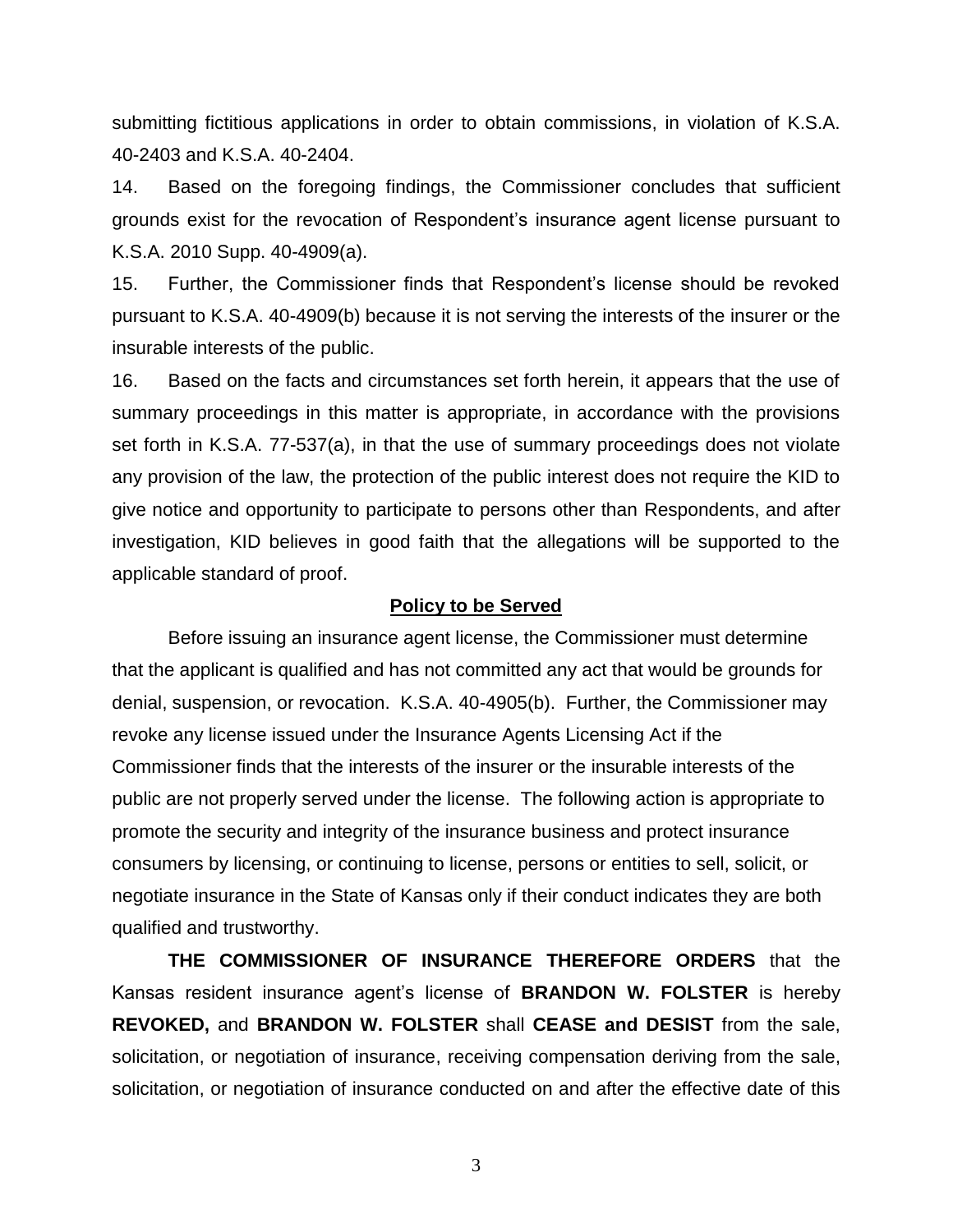order, or performing any act toward the solicitation of or transaction of any business of insurance from and after the effective date of this order.

**It is further ordered**, pursuant to KSA 77-415(b)(2)(A), that this order is designated by KID as precedent.

**IT IS SO ORDERED THIS \_\_3rd\_\_ DAY OF JULY 2012, IN THE CITY OF TOPEKA, COUNTY OF SHAWNEE, STATE OF KANSAS.**



\_/s/ Sandy Praeger\_\_\_\_\_\_\_\_\_\_\_\_\_\_\_\_ Sandy Praeger Commissioner of Insurance

BY:

\_/s/ Zachary J.C. Anshutz\_\_\_\_\_\_\_\_\_\_ Zachary J.C. Anshutz General Counsel